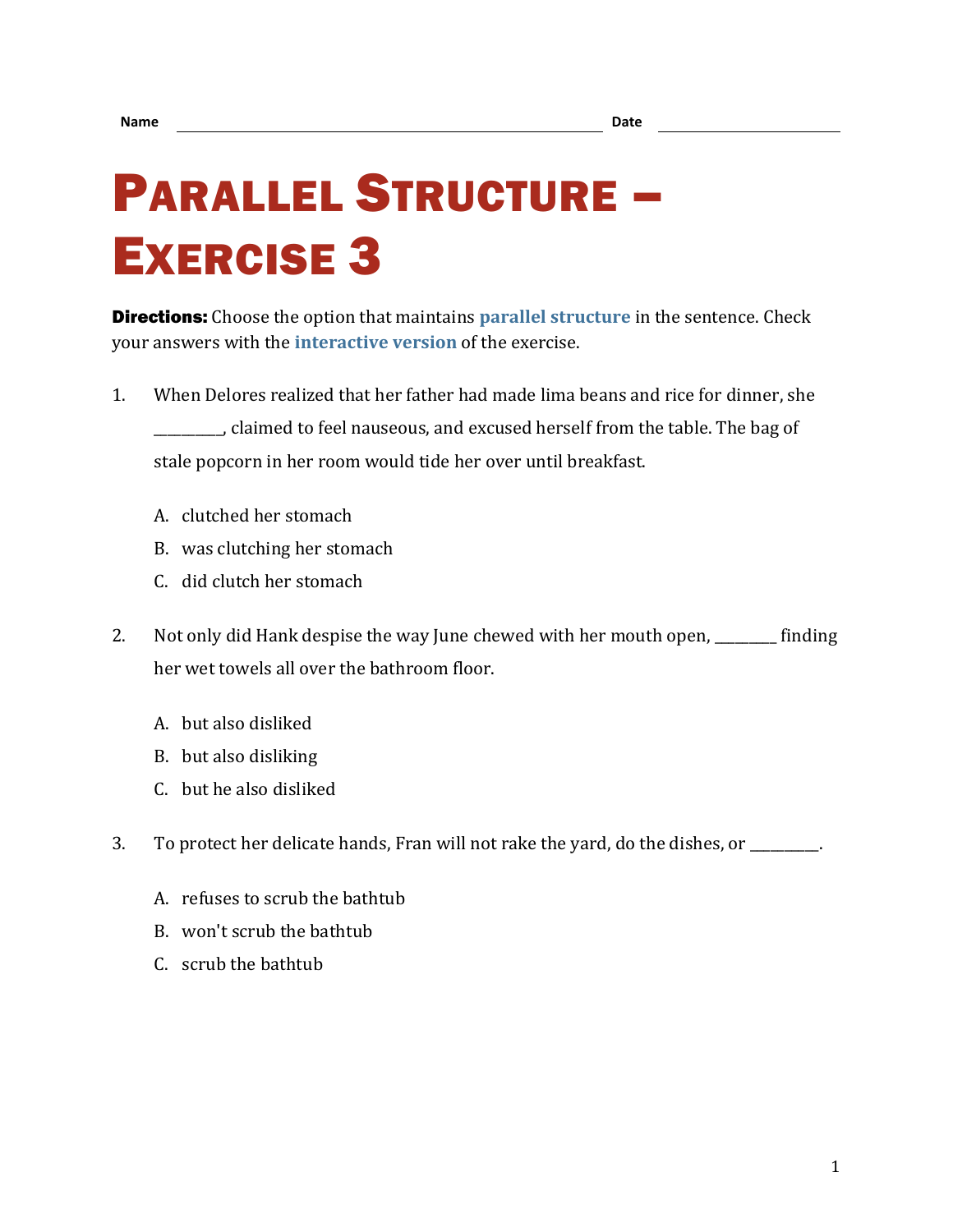- 4. When Diane takes her beagle for a walk, Santana enjoys sniffing for edible garbage, \_\_\_\_\_\_\_\_\_\_, and lunging at squirrels.
	- A. howls at bicyclists
	- B. howling at bicyclists
	- C. she howls at bicyclists
- 5. After Amanda cashes her paycheck, the money goes to her savings account, cappuccino fund, and \_\_\_\_\_\_\_\_\_\_.
	- A. paying her credit card bill
	- B. toward her credit card balance
	- C. credit card balance
- 6. In preparation for her run, Alicia \_\_\_\_\_\_\_\_\_\_, applied sunscreen, and inserted her earbuds.
	- A. tightened her shoelaces
	- B. was tightening her shoelaces
	- C. did tighten her shoelaces
- 7. We searched the car trunk, and the top of the refrigerator, but we could not find the box of cornflakes that we do remember buying.
	- A. looked on the pantry shelves
	- B. on the pantry shelves
	- C. the pantry shelves
- 8. Bonkers, our ninety-pound golden retriever, chews on furniture, \_\_\_\_\_\_\_\_\_\_, and snots up the car windows—inconveniences we did not anticipate when we adopted him.
	- A. would drag us around the neighborhood during walks
	- B. he drags us around the neighborhood during walks
	- C. drags us around the neighborhood during walks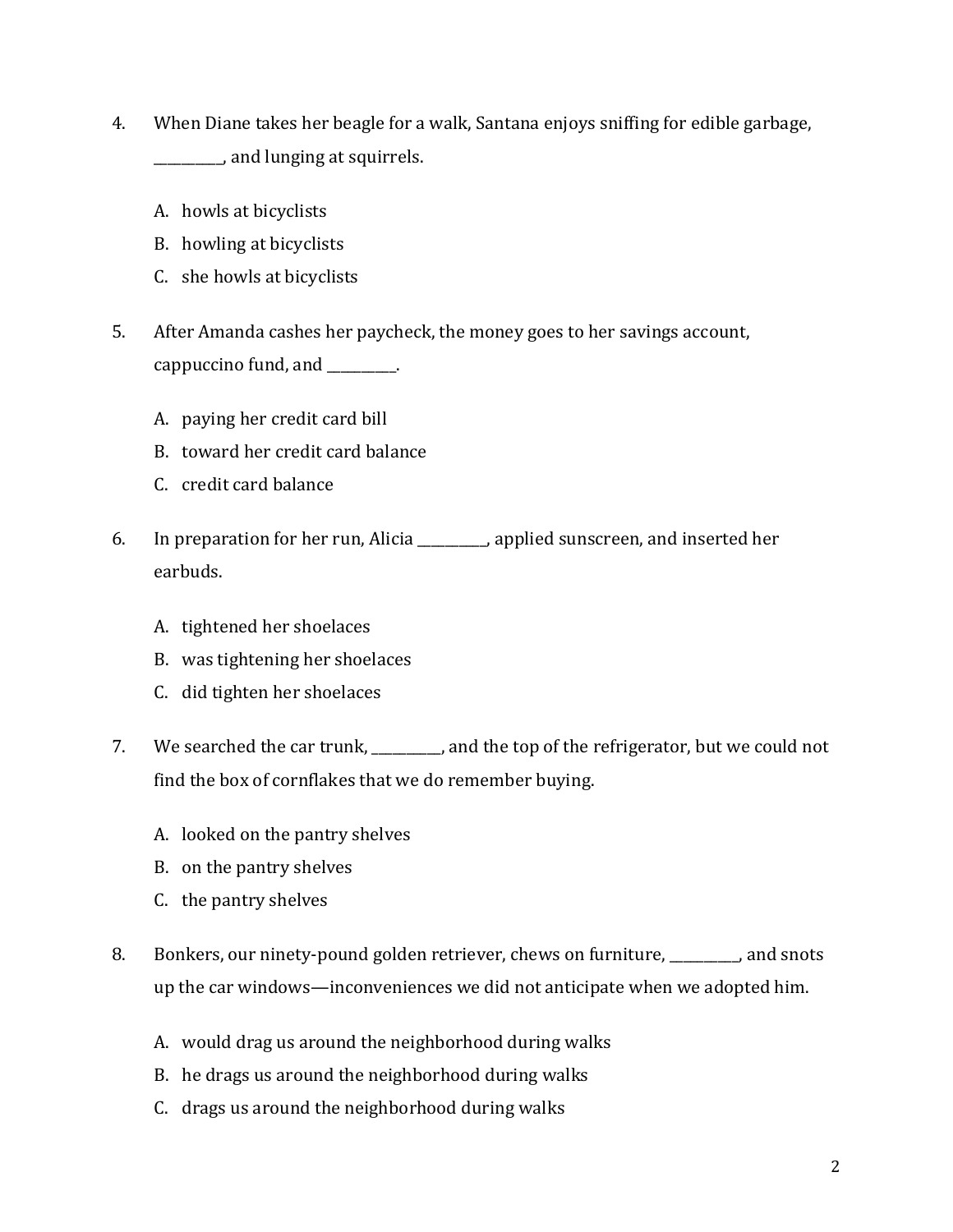- 9. Belinda saw very little of the horror movie, for she shut her eyes extending here is not be not to be not it heard the monster's footsteps in the dead leaves, and when characters started screaming.
	- A. when the violins began to play
	- B. while listening to the violins play
	- C. during the violin music
- 10. In Professor Curall's office, Ruben feigned the flu. He hoped to be excused from class, get an extension on his paper, and \_\_\_\_\_\_\_\_\_\_.
	- A. spend the afternoon playing tennis with his friends
	- B. to spend the afternoon playing tennis with his friends
	- C. then to spend the afternoon playing tennis with his friends
- 11. Carlos not only missed his one-year anniversary with Adrianna \_\_\_\_\_\_\_\_\_\_.
	- A. but he also forgot his mother's birthday
	- B. but also forgot his mother's birthday

\_\_\_\_\_\_\_\_\_\_.

- C. but also forgetting his mother's birthday
- 12. Teresa was expecting a visit from her mother, so she spent the day cleaning the shelves of the refrigerator, scrubbing mold from the bathroom tile grout, and
	- A. she removed dog hair from the sofa cushions
	- B. removing dog hair from the sofa cushions
	- C. removed dog hair from the sofa cushions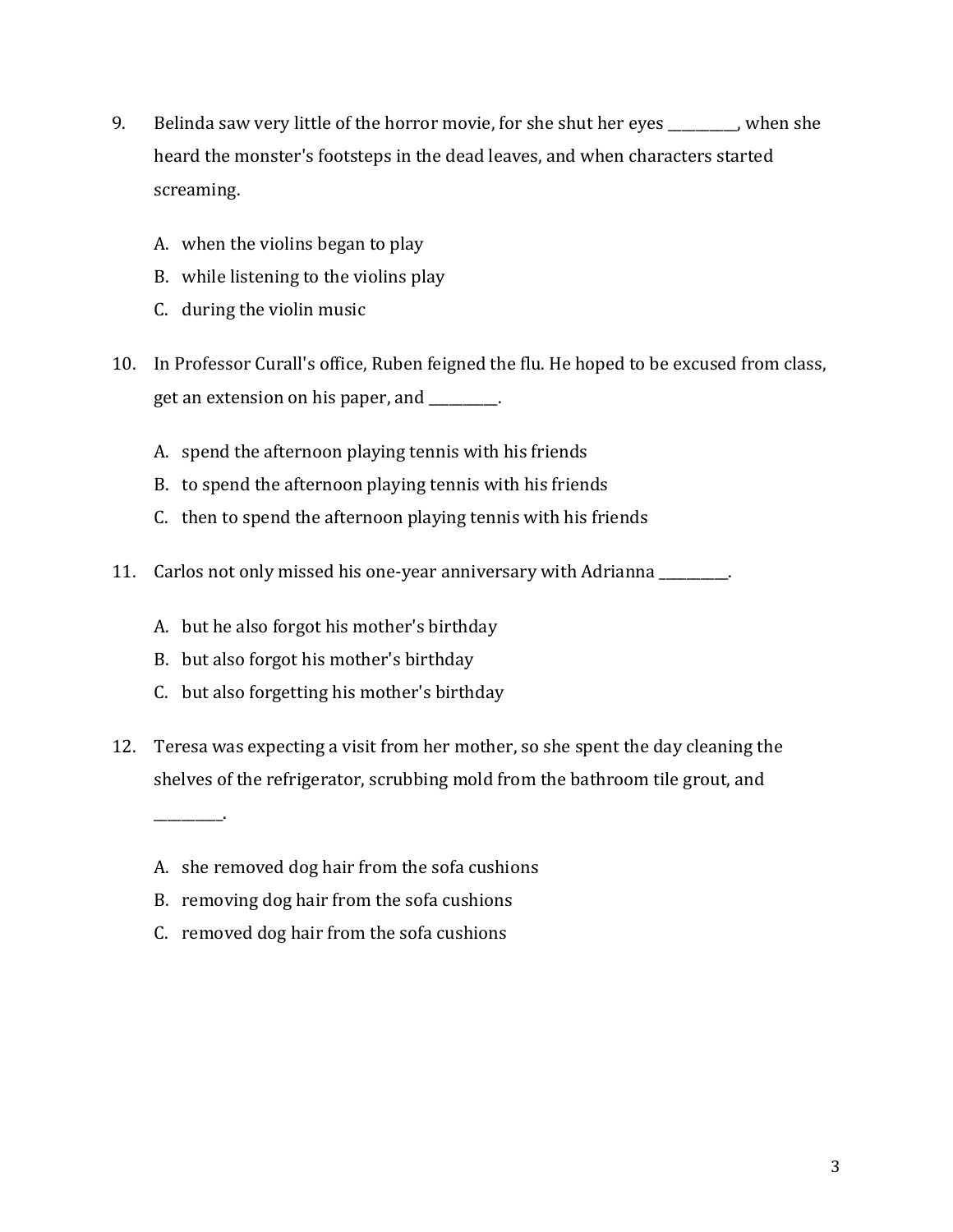- 13. When Noodle the poodle realized that the leash meant a bath, not a walk to the park, he growled, pulled, and \_\_\_\_\_\_\_\_.
	- A. was leaping like a fish on a line
	- B. he was leaping like a fish on a line
	- C. leaped like a fish on a line
- 14. With the humans out of the house, Skeeter had to decide either to shred a roll of toilet paper or \_\_\_\_\_\_\_\_\_.
	- A. chew another hole in the sofa arm
	- B. chewing another hole in the sofa arm
	- C. if he wanted to chew another hole in the sofa arm
- 15. Neither \_\_\_\_\_\_\_\_\_\_ nor the ineffective air conditioner rattling in the window will deter Tiffany from loving the freedom of her first apartment.
	- A. when the inconsiderate neighbors played loud music
	- B. the inconsiderate neighbors playing loud music
	- C. playing loud music by the inconsiderate neighbors
- 16. We looked everywhere for the car keys—under the sofa cushions, \_\_\_\_\_\_\_\_\_\_, and on the counters and tabletops. All along, Andrew had them in the front pocket of his jeans!
	- A. our search included the trash can
	- B. searching for them in the trash can
	- C. in the trash can